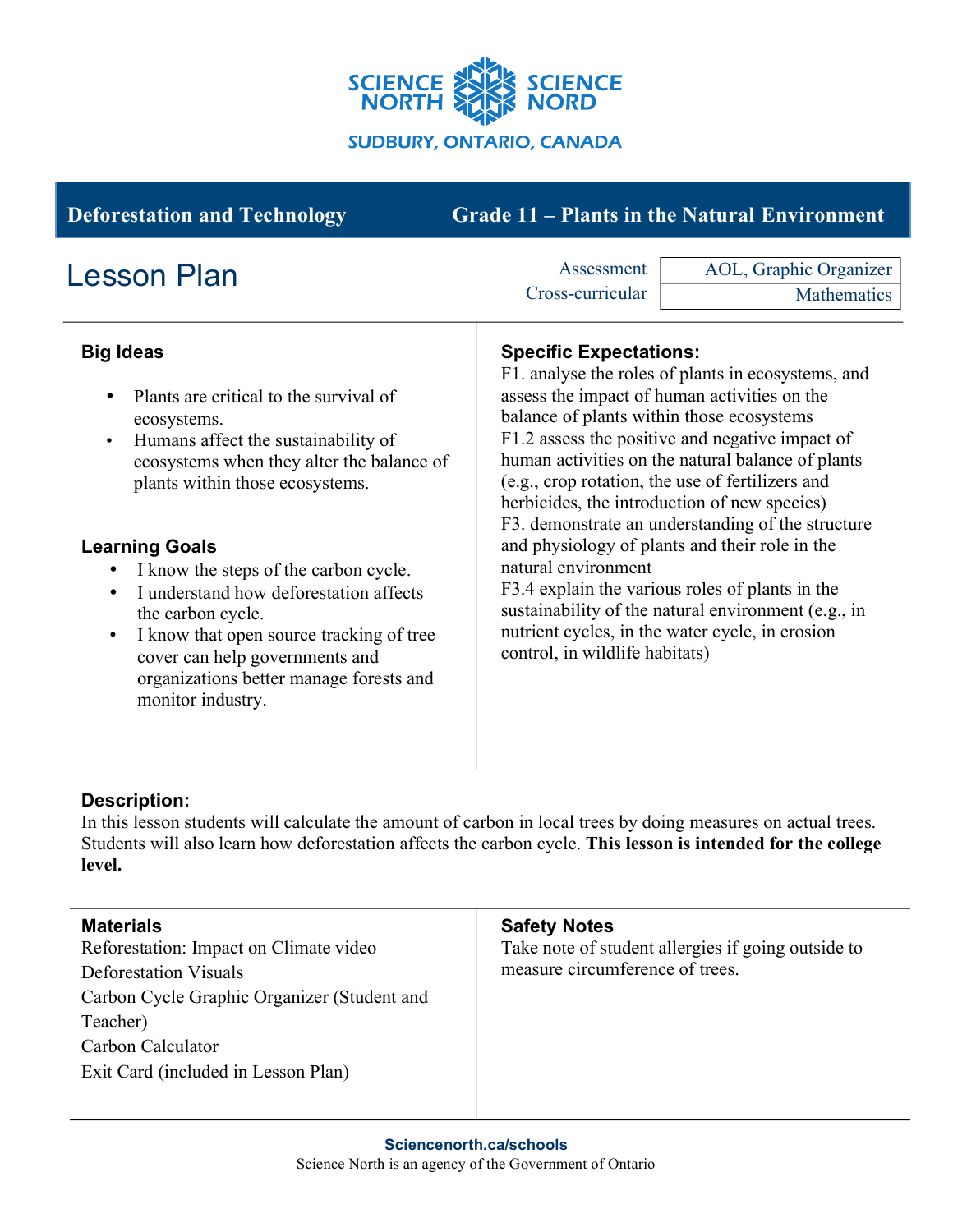# **Introduction**

First students will watch the video: Reforestation: Impact on Climate: http://ed.ted.com/featured/I1QcUVAy TedED

*"From logging, agricultural production and other economic activities, deforestation adds more atmospheric CO2 than the sum total of cars and trucks on the world's roads" – Scientific American, November 13, 2012*

As you saw in the video, forests play an important role in minimizing climate change and improving air quality by absorbing  $CO<sub>2</sub>$  (a greenhouse gas) and water and using energy provided by the sun to produce  $O_2$  as well as carbohydrates to use for energy. This is an important part of the Carbon Cycle:



The teacher can use the presentation Reforestation Visuals (See Link) to teach the steps of the Carbon Cycle and the causes and consequences of Deforestation. The teacher can help students to fill in the graphic organizer Carbon Cycle (student) (See Link) using a copy of Carbon\_Cycle.pdf provided.

The teacher can use the presentation "Deforestation Visuals" (See Link) to teach the steps of the Carbon Cycle and the causes and consequences of Deforestation.

Using the third slide "The Carbon Cycle" (and with your teacher's help), complete the Carbon Cycle graphic organizer "Carbon\_Cycle.pdf" (See Link) for your notes.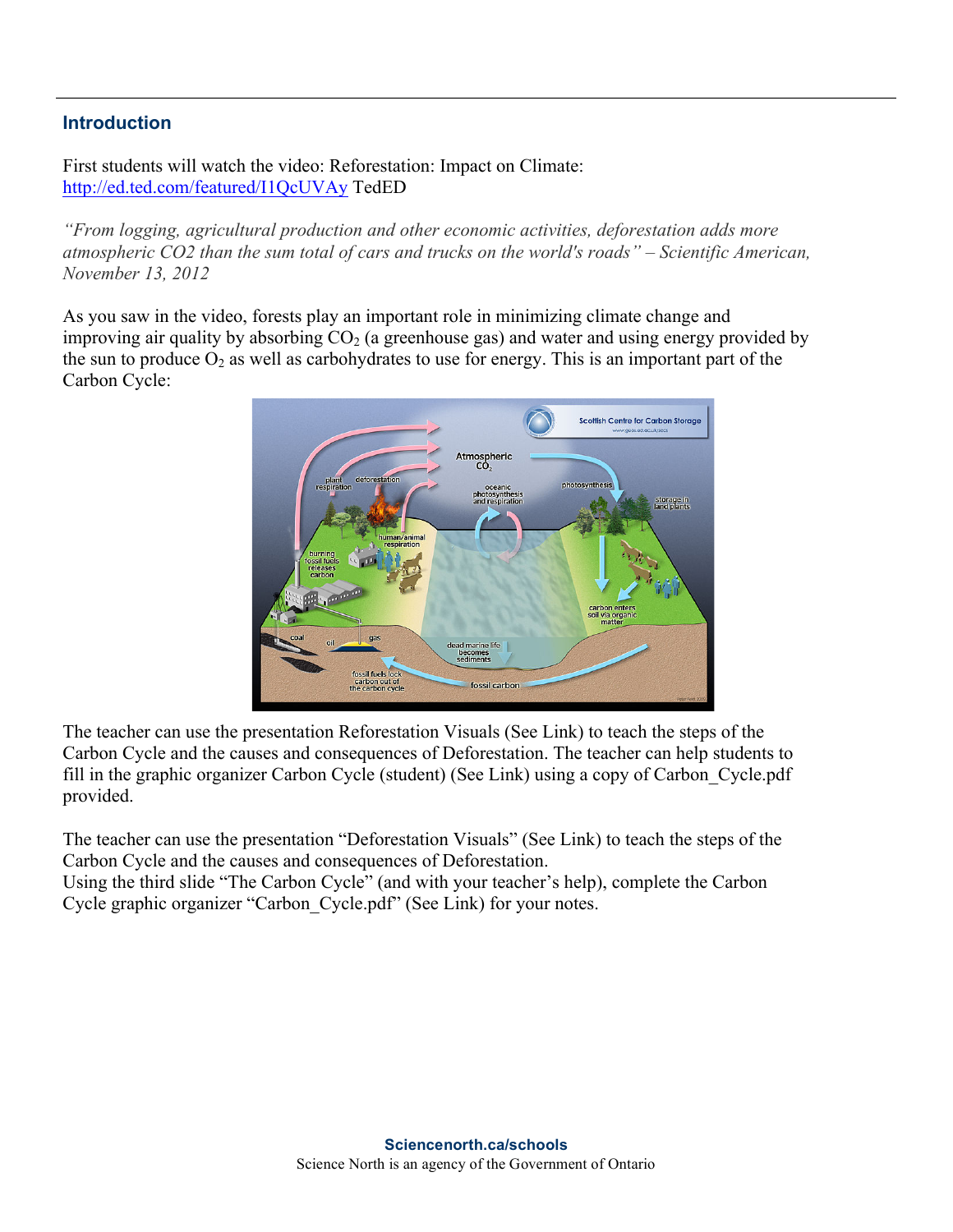# **Action**

In past science classes, you may have calculated your climate footprint in metric tones of  $CO<sub>2</sub>$ . In this activity, you will not only estimate your carbon emissions, but you will also calculate how many tones of carbon a typical local tree contains and how many trees you would have to plant in order to offset your carbon emissions.

Use this link to calculate your carbon emissions: **http://www.nature.org/greenliving/carboncalculator/**

Your teacher will create a data table listing each student's carbon emissions.

Next, in pairs, calculate the amount of carbon in a typical tree from your local area.

- 1. You will need to go outside with a measuring tape.
- 2. Select a tree that is at least 5 feet tall and identify the species. Take a picture of your tree.
- 3. Measure the circumference of the tree at chest height in cm. Chest height is the circumference of the tree at 4.5 feet from the base.
- 4. Using the equation:  $C/\pi = D$ , determine the diameter of the tree.
- 5. Calculate the biomass of the tree using the equation:

# $M = aD^b$

Where M is the biomass of the tree (in kg), D is the diameter of the tree (in cm) and a and b are coefficients related to the type of tree. Here are some examples for trees in Northern Ontario:

| Type of Tree     | $a^{\prime\prime}$ | $\alpha$ <sup>3</sup> |
|------------------|--------------------|-----------------------|
| Red Cedar        | 0.1019             | 2.300                 |
| Red Maple        | 0.0910             | 2.5080                |
| Sugar Maple      | 0.2064             | 2.5300                |
| <b>Black Oak</b> | 0.0904             | 2.5143                |
| Red Oak          | 0.1130             | 2.4572                |
| White Pine       | 0.1617             | 2.1420                |
| Birch            | 0.0629             | 2.6606                |
| Beech            | 0.0842             | 2.5715                |

Values taken from: The Yale University sitehttp://www.yale.edu/fes519b/saltonstall/biomass2.html - estimate

- After calculating the biomass, determine the amount of carbon stored in the tree.
	- o Hardwood trees: Multiply biomass (M) by 0.521
	- o Softwood trees: Multiply biomass (M) by 0.498
- Covert kg to tons to make it easier to compare your measurement and the carbon counter's measurement of greenhouse gases in the air (one metric ton  $= 1000$  kg).
- Now divide your carbon emissions by the mass of carbon in one tree.